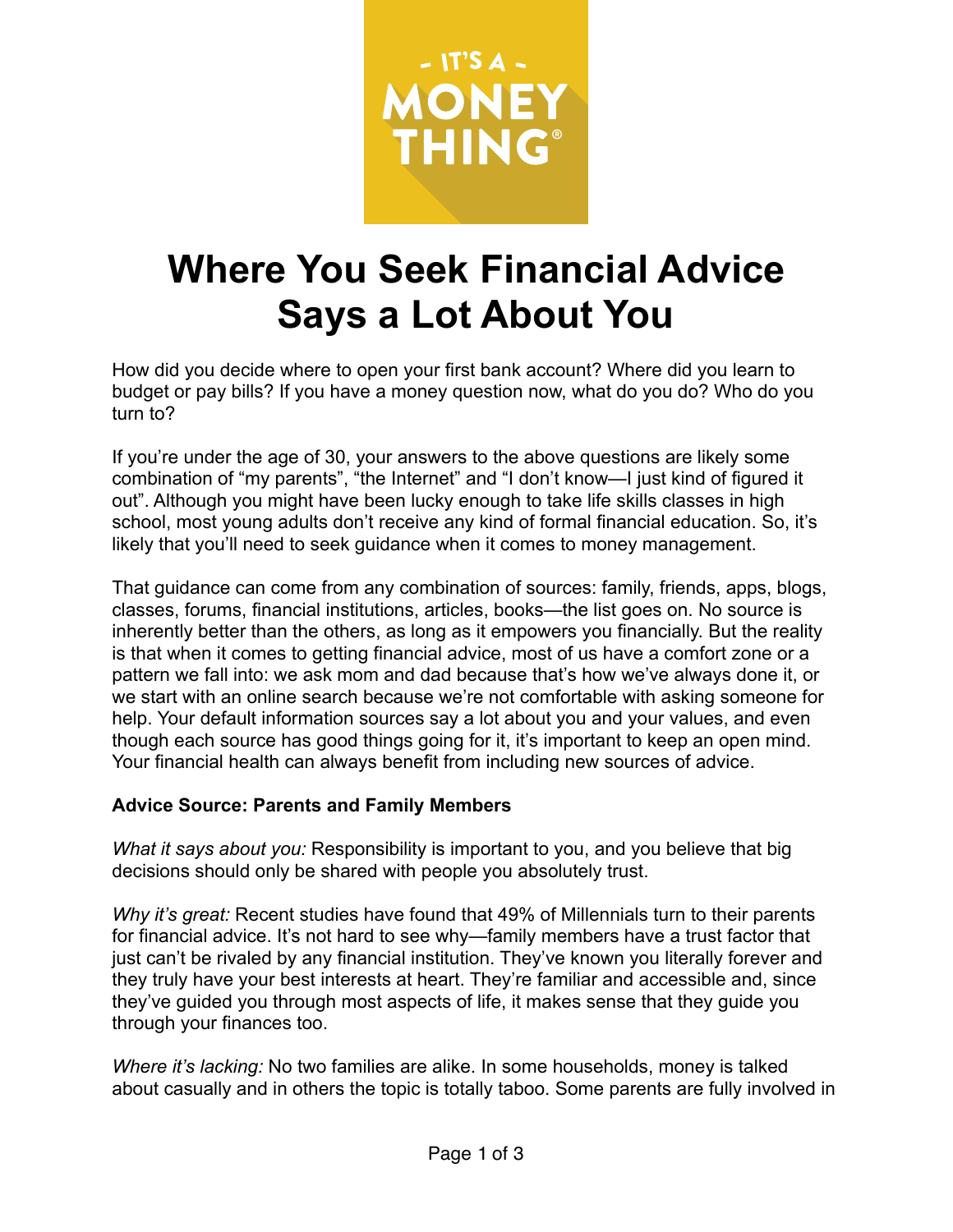teaching their children about money; others get stressed out even thinking about it. Parents are an excellent resource if they're money-savvy and if they're comfortable talking to you about finances. If that's not the case, then you might want to look for other sources of financial information before consulting with mom and dad.

### **Advice Source: Financial Advisor or Financial Planner**

*What it says about you:* You value expertise in decision-making, and you're not afraid to ask for help from a professional.

*Why it's great:* Whether you consult with an advisor at your financial institution or hire an advisor independently, it's hard to top the results you get from working with a dedicated professional. Having an expert assess your financial situation and design a plan for you is an extremely powerful tool because they can recommend products, services and strategies that you might never have come across on your own.

*Where it's lacking:* Many young adults shy away from this advice source. One possible reason is because, as helpful as a financial advisor can be, reaching out to one can be intimidating if you're used to your finances being a very private matter. Maybe you feel embarrassed about your current level of financial understanding, or maybe you're not used to talking about money. Using some other sources on this list to gather information before meeting with a planner can help you feel in control and better prepared.

### **Advice Source: Personal Finance Blogs/Online Forums**

*What it says about you:* You value privacy when it comes to your finances, and you know that research is critical before making any important decisions.

*Why it's great:* It's fast, it's specific and it's private—the Internet is great for financial guidance. Some helpful online resources include your credit union's website, personal finance blogs geared toward your life stage, personal finance sections on news sites, and FAQ sections or forums on popular financial websites.

*Where it's lacking:* As with all online content, you need to have a critical eye when gathering data. Who's the author of the content? What's their motivation? Is this review biased? Is that research trustworthy? When you use the Internet as your go-to information source, it's up to you to sift through all the sites and articles to find the content that's most relevant to you. Getting a second opinion (or better yet, a professional opinion) on a topic you've been researching is a great way to get more comprehensive advice. Be very careful with sharing your personal information online even with websites that seem popular and trustworthy.

## **Advice Source: Friends and Peers**

*What it says about you:* Maintaining the status quo is important to you. You feel most confident with decisions that align with what others are doing.